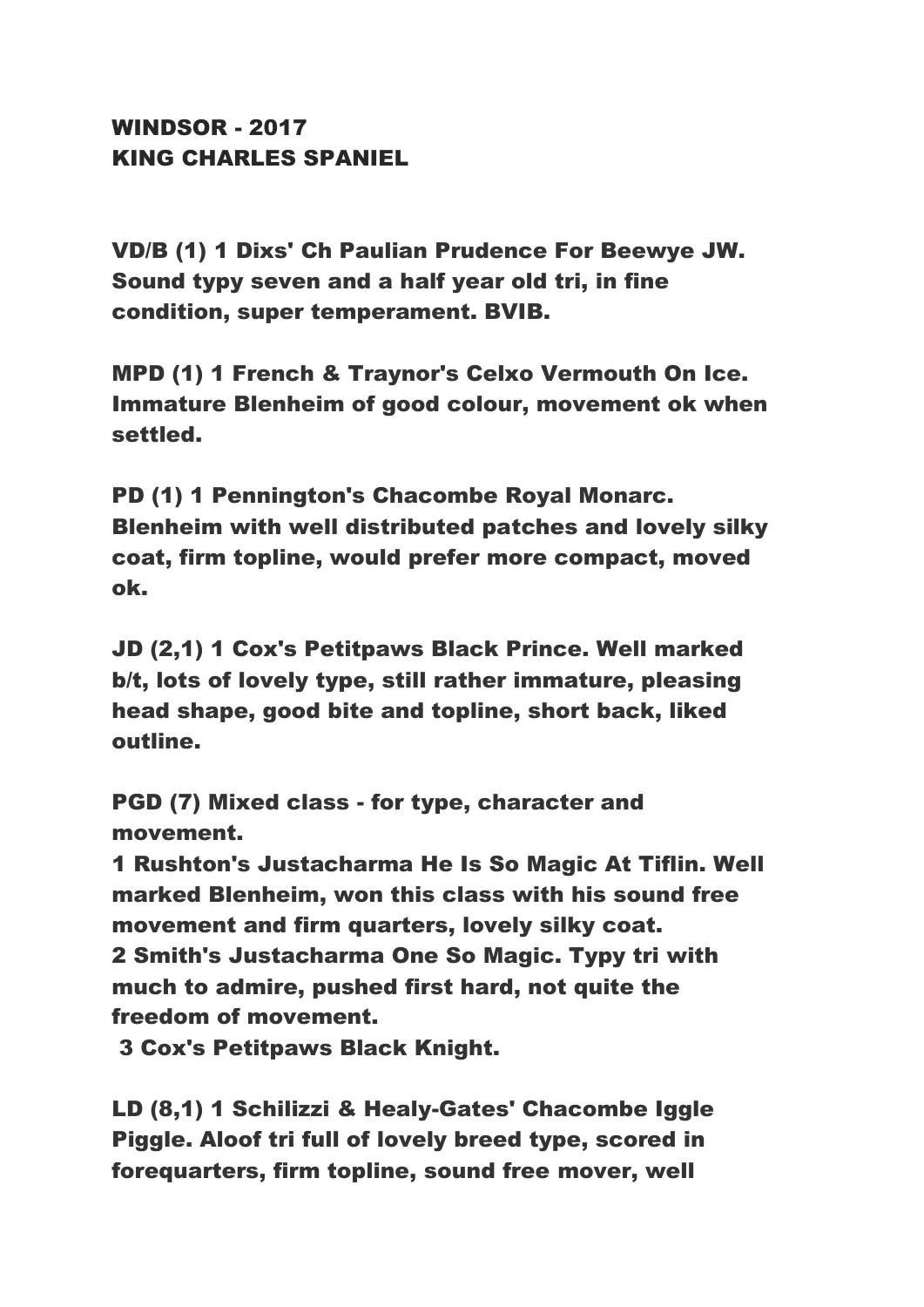defined marking (but no spots). 2 Smith's Justacharma Magic Is Here. Another typy tri of good colours with much to admire, good showman.

3 Johnson's Tomodachi Of Alambra (Imp).

OD (6,1) 1 Schemel's Ch Tudorhurst Commodore. Handsome masculine well marked tri, good bone, neck and shoulders, stood on the best of legs which he used to advantage, in fine coat and condition. DCC & BOB. 2 Jackson's Ch Amantra Regal Duke. Worthy champion with much to admire, pleasing head and expression, nicely arched neck, moved well with good drive. RDCC. 3 Hunter's Maynorth Shades Of Heaven At Hooebarton.

MPB (1) 1 Bowles-Robinson's Baldragon Hold That Thought. Well marked Blenheim of star quality, full of lovely breed type, super head and dome, good finish to muzzle, well arched neck, sound compact frame, lovely silky coat, excellent temperament, just loved her. RBCC & BPIB.

PB (3) 1 B Hold That Thought.

2 Austin & Baker's Cofton Dancing Though Life. Typy tri, lovely dark expressive eyes, good bone and body, well carried tail, silky coat.

3 Champion & Harvey's Lankcombe Clara Bow.

JB (1) 1 Cox's Petitpaws Black Pearl. Shapely tri with much to admire, lovely head and expression, dark eyes, low set ears, short back, excellent markings, sound mover, just needs more confidence.

PGB (5) 1 Jackson's Amantra Truffle. Pleasing head and expression, good bone, well laid shoulders, good tail